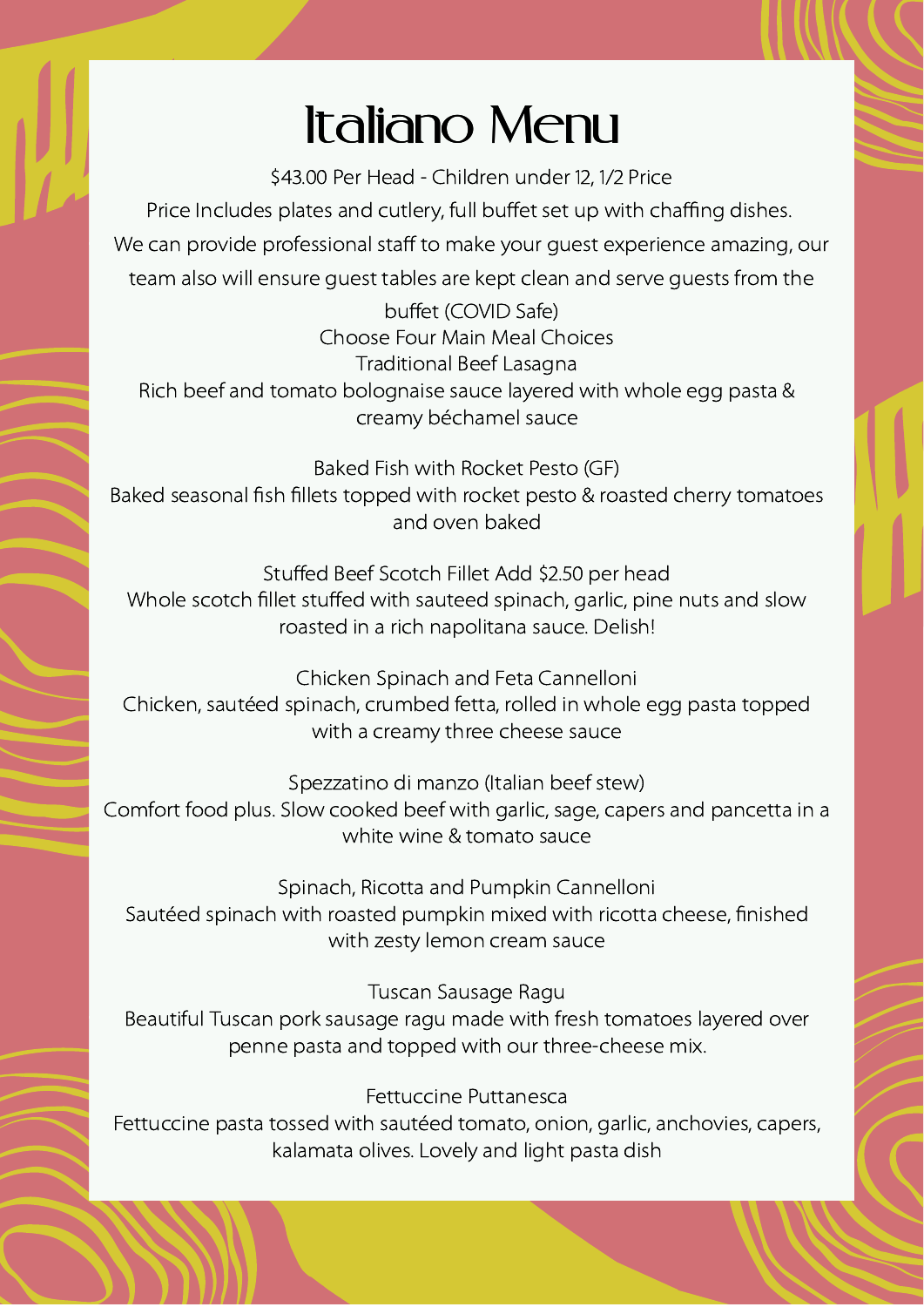## Oven Baked Chicken Stuffed Chicken

Chicken breast stuffed with rosemary, ricotta cheese, lemon zest, roasted garlic and sauteed spinach. Finished with slices of fresh tomato and oven baked. Yum!

Penne Romana

Sautéed chicken pieces with onion, kalamata olives, semi dried tomatoes in a thick cream sauce. Poured over penne pasta & topped with melted trio of cheeses

Pork Scallopini

Pork fillet sheets stuffed with smoked ham & mozzarella cheese and rolled. Finished with a cream & mushroom sauce

Fettuccine Carbonara – Aussie Style

Fettuccine pasta tossed with thick cream sauce with parmesan and pecorino cheese, sautéed bacon, onion and fished with egg…a loved classic dish.

Choose One Vegetarian Option

Gatto Di Patate (Potato Cake)

Mashed creamy potatoes layered with a trio of cheese and pancetta topped with breadcrumbs and oven baked

Spring Vegetable Lasagna

Zucchini, carrot and eggplant ribbons layered with broccolini, pasta, napoletana sauce and creamy béchamel

Eggplant Parmigiana

Eggplant slices crumbed and fried, topped with napoletana sauce and melted mozzarella cheese

Penne Primavera

Penne pasta tossed with spring vegetables & fresh tomato sauce finished with fresh basil leaves

Pesto & Tomato Fettuccini

House-made pesto tossed through whole egg fettuccini with roasted cherry tomatoes and served with a side of parmesan cheese.

Mushroom Gnocchi

Sauteed mushrooms, onions and roasted garlic finished in a lemon creamy sauce, layered through fresh potato gnocchi. So good the carnivores will love it!